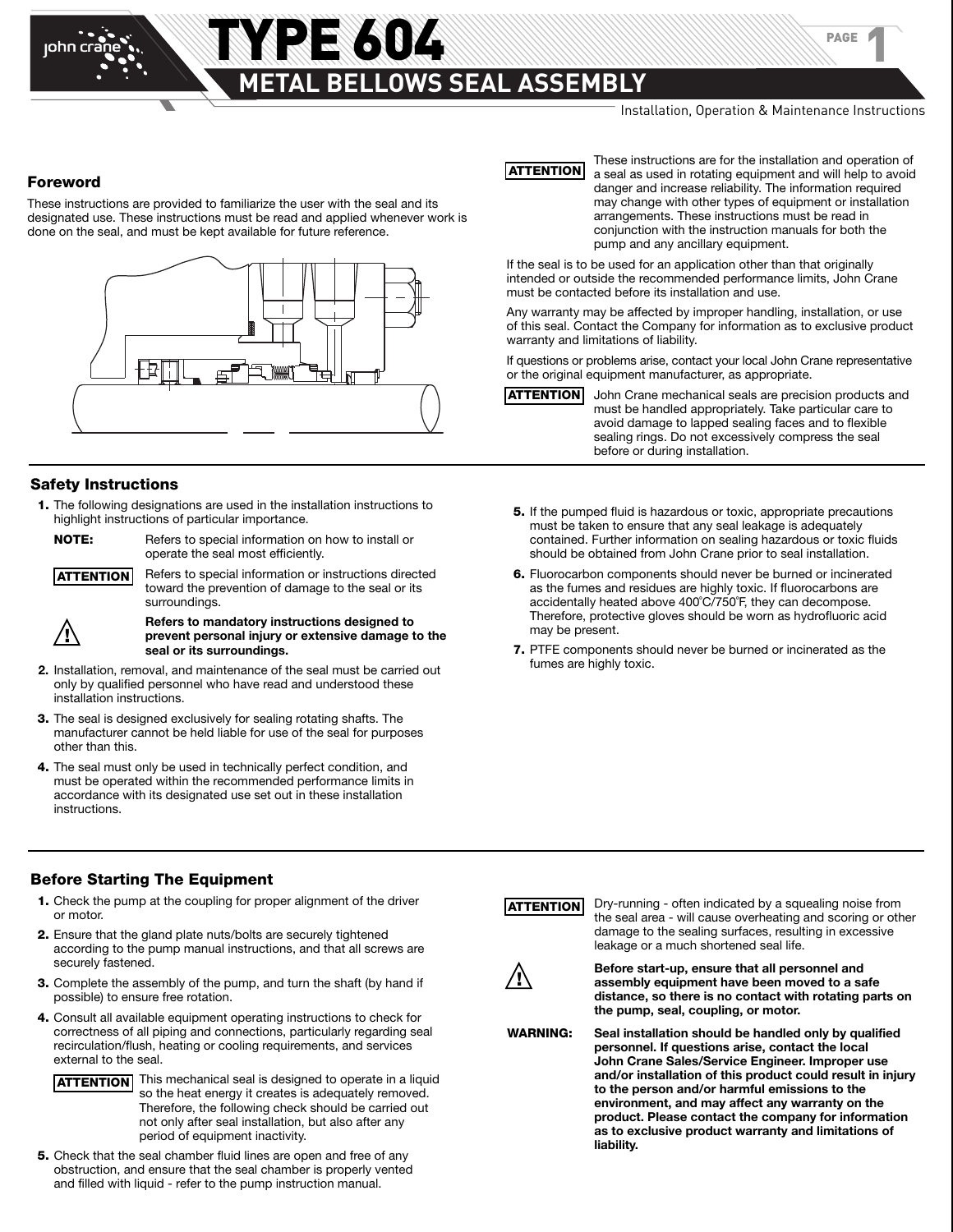

john cra

#### Installation, Operation & Maintenance Instructions

PAGE

2

#### **Typical Type 604 Seal Arrangement**

**11**

- **1.** Study the Engineering layout drawing to confirm the proper seal arrangement for the pump being used. The Type 604 seal is designed for versatility and can be assembled in various ways. The following instructions describe the standard configurations.
- **2.** To assure satisfactory operation, handle seal with care. Take particular caution to see that the lapped sealing faces are not scratched or damaged.

| <b>Part Name</b>               |                          |            |
|--------------------------------|--------------------------|------------|
| 1 Mating Ring                  | 6 Set Screws             | 11 Packing |
| 2 Stationary Seal Assembly     | <b>7 Cap Screws</b>      |            |
| 3 Packing                      | 8 Gland Plate Assembly   |            |
| 4 Mating Ring Adapter Assembly | 9 Bushing                |            |
| 5 Packing                      | <b>10 Retaining Ring</b> |            |



**1.** Check seal chamber dimensions and finishes.



**2.** Measure axial end play (0.13mm/.005" F.I.M. max.).



#### **Component Seals**

#### **Setting the Seal**

- **1.** With the seal chamber and shaft/sleeve in their correct operating positions, use a straight edge to scribe the position of the seal chamber face onto the shaft/sleeve at A. Use machinist's blue to make the scribe easier to see.
- **2.** Again remove the pump housing. From the installation drawing, determine the distance from the seal chamber face to the seal set length, and scribe line B onto the shaft sleeve at this distance.
- **3.** Without disturbing the scribe line B, wipe the shaft/sleeve clean.



**3.** Determine squareness of seal chamber face to shaft (0.001mm per mm/.001"per inch of shaft diameter F.I.M. max.), and shaft concentricity to the seal chamber.



**4.** Measure shaft runout (0.001mm per mm/.001"per inch of shaft diameter F.I.M. max.).



**NOTE:** If measured dimensions exceed those values given, correct the equipment to meet specifications prior to seal installation.



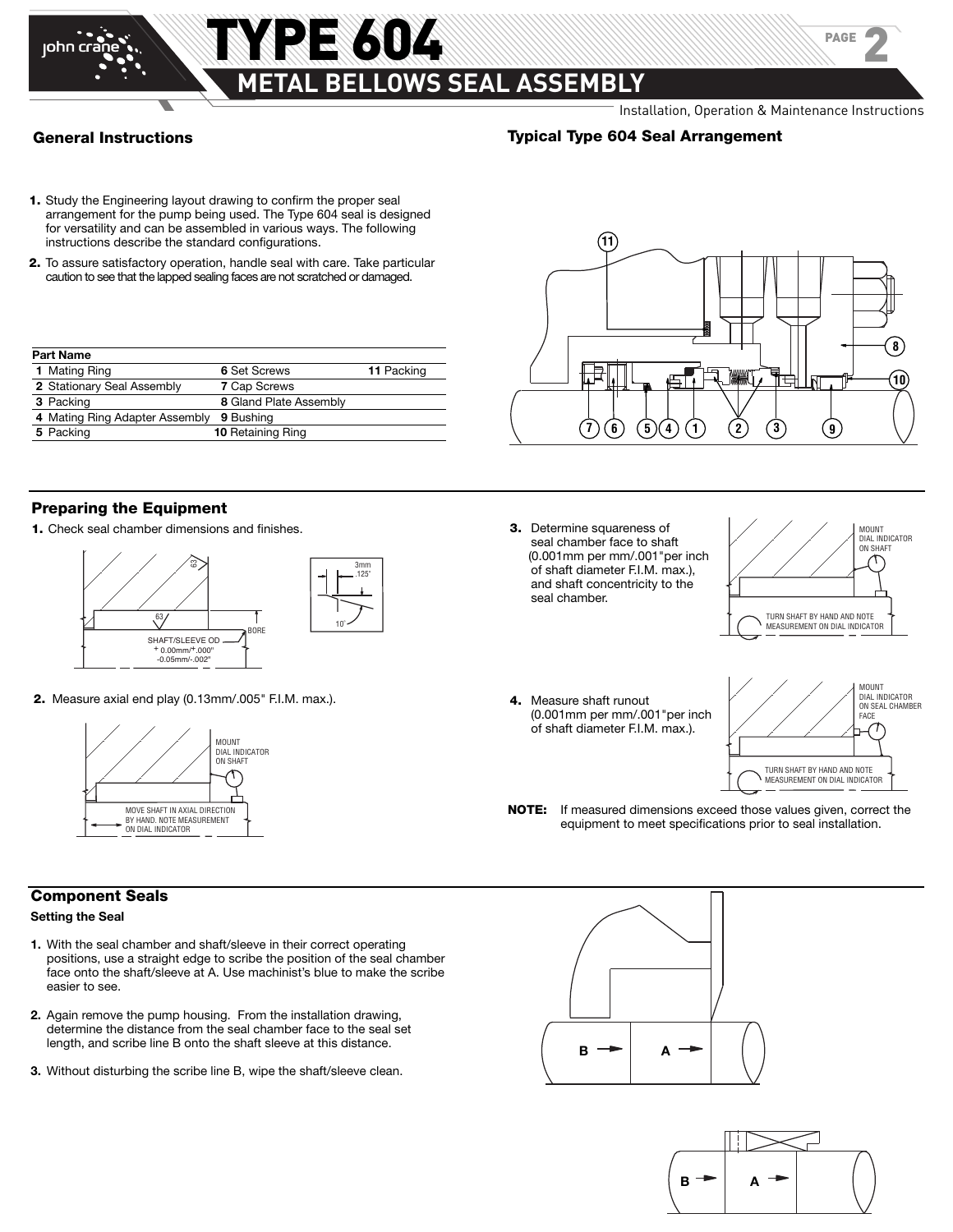# **METAL BELLOWS SEAL ASSEMBLY**

E 604

Installation, Operation & Maintenance Instructions

PAGE

3

#### **Type 604 Dimensional Data** (inch)

iohn cr

| Sealol   | <b>Shaft Size</b> |       |       |       |       |      |       |       |
|----------|-------------------|-------|-------|-------|-------|------|-------|-------|
| Dash No. | A                 | В     | C     | D     | E     | F    | G     | н     |
| $-18$    | 1.000             | 1.937 | 1.969 | 1.138 | 3.107 | .500 | 1.565 | 1.365 |
| -20      | 1.125             | 2.062 | 1.969 | 1.138 | 3.107 | .500 | 1.719 | 1.519 |
| $-22$    | 1.250             | 2.187 | 1.969 | 1.138 | 3.107 | .500 | 1.845 | 1.645 |
| $-24$    | 1.375             | 2.312 | 1.938 | 1.138 | 3.076 | .501 | 1.970 | 1.720 |
| -26      | 1.500             | 2.562 | 2.063 | 1.191 | 3.254 | .620 | 2.095 | 1.845 |
| -28      | 1.625             | 2.562 | 2.060 | 1.222 | 3.282 | .625 | 2.220 | 1.970 |
| -30      | 1.750             | 2.687 | 2.060 | 1.254 | 3.314 | .625 | 2.345 | 2.095 |
| -32      | 1.875             | 2.812 | 2.062 | 1.254 | 3.315 | .629 | 2.471 | 2.221 |
| -34      | 2.000             | 2.937 | 2.060 | 1.285 | 3.345 | .623 | 2.595 | 2.345 |
| -36      | 2.125             | 3.187 | 2.182 | 1.317 | 3.499 | .620 | 2.721 | 2.471 |
| $-38$    | 2.250             | 3.312 | 2.218 | 1.348 | 3.566 | .657 | 2.846 | 2.596 |
| $-40$    | 2.375             | 3.437 | 2.186 | 1.379 | 3.565 | .625 | 3.096 | 2.796 |
| -42      | 2.500             | 3.562 | 2.184 | 1.410 | 3.595 | .625 | 3.221 | 2.921 |
| -44      | 2.625             | 3.687 | 2.250 | 1.443 | 3.693 | .625 | 3.347 | 3.047 |
| -46      | 2.750             | 3.937 | 2.250 | 1.608 | 3.858 | .625 | 3.502 | 3.202 |
| -48      | 2.875             | 4.062 | 2.281 | 1.608 | 3.889 | .656 | 3.627 | 3.327 |
| -50      | 3.000             | 4.187 | 2.250 | 1.608 | 3.858 | .625 | 3.772 | 3.442 |
| -52      | 3.125             | 4.312 | 2.250 | 1.608 | 3.858 | .625 | 3.897 | 3.567 |
| $-54$    | 3.250             | 4.437 | 2.219 | 1.608 | 3.827 | .594 | 4.022 | 3.692 |
| -56      | 3.375             | 4.562 | 2.282 | 1.608 | 3.890 | .657 | 4.147 | 3.817 |
| -58      | 3.500             | 4.687 | 2.373 | 1.650 | 4.023 | .656 | 4.272 | 3.942 |
| -60      | 3.625             | 4.812 | 2.375 | 1.650 | 4.025 | .656 | 4.397 | 4.067 |
| -62      | 3.750             | 4.937 | 2.375 | 1.650 | 4.025 | .656 | 4.522 | 4.192 |
| -64      | 3.875             | 5.062 | 2.377 | 1.650 | 4.027 | .656 | 4.647 | 4.317 |

#### **Installing The Seal**

**1.** Unwrap the mechanical seal components, taking care not to scratch or damage the seal faces. Place the stationary packing into the packing cavity of the gland plate. Carefully place the drive collar of the stationary seal assembly in position over the stationary packing, with any drive pins

alligned with their corresponding slots in the stationary seal assembl. With the appropriate diameter mandrel, evenly press the drive collar of the stationary seal assembly into position. Take care not to damage the seal face or compress the bellows assembly during the installation process. Carefully slide the complete gland assembly, including the gland gasket, onto the shaft as far away as possible from the seal chamber.

**2.** Slide the rotating assembly onto the shaft/sleeve, being careful not to damage the packing. Move the compression ring down the shaft and position it behind the spacer ring to compress the flexible graphite packing. Caution should be taken, however, to avoid twisting the flexible graphite



packing. Referring to the assembly drawing, align the back of the mating ring adapter assembly with scribe line B, and tighten the set screws evenly. (Once tightened, set screws should not be re-used. If you must loosen the set screws for any reason, replace

them before repeating step 2.)

#### **Cartridge Seals**

#### **Installing the Seal in an Overhung Pump**

- **1.** Disassemble the seal chamber housing. Take both complete cartridges from their packages. Do not disassemble or alter the unit.
- **2.** Slide the packing follower and flexible graphite packing as far as possible onto the shaft/sleeve, towards the bearings. Slide the complete cartridge assembly as far as possible onto the shaft/sleeve.

Reassemble the seal chamber housing and the impeller.

- **3.** With the gland gasket in place, slide the complete assembly into position against the face of the seal chamber. Assemble the gland bolts finger tight. Continue tightening alternately until secure. Do not distort the gland by overtightening.
- **4.** Leave the eccentric washers or shipping clips in place to maintain the setting position of the cartridge seal.



**3.** Being careful not to damage the seal, reassemble the seal chamber housing and install the impeller.

 Ensure the gland gasket is in place. Slide the gland assembly into position against the face of the seal chamber. Assemble the



gland bolts finger tight. Continue tightening alternately until secure. Do not distort the gland by overtightening. Verify the gland is concentric with the shaft sleeve to prevent possible damage due to rubbing.

**4.** Complete reassembly of the pump, frequently turning the shaft by hand to check for free rotation.



 If the shaft will not turn, seal has been improperly set.

 Refer to assembly drawing and/or pump manual for piping connections and coupling alignment. Proceed as indicated. **ATTENTION**

- **5.** If the assembly drawing calls for holes or countersinks to be drilled under the cartridge sleeve set screws, remove the set screws and mark their location. Unbolt the cartridge gland and remove the impeller, the seal chamber housing and the cartridge assembly. Drill the shaft/sleeve in the positions marked. Repeat steps 1-4.
- **6.** Tighten and compress flexible graphite packings.
- **7.** Tighten the cartridge sleeve set screws evenly. (If the shaft/sleeve has been drilled, ensure that the set screws align with the appropriate drilled holes.)
- **8.** Remove the shipping clips, or rotate the eccentric washers 180° to clear the slot in the cartridge sleeve.
- **9.** Complete reassembly of the pump, frequently turning the shaft by hand to check for free rotation, if the shaft will not turn, the seal has been improperly set.



 Refer to assembly drawing and/or pump manual for piping connections and coupling alignment. Proceed as indicated.